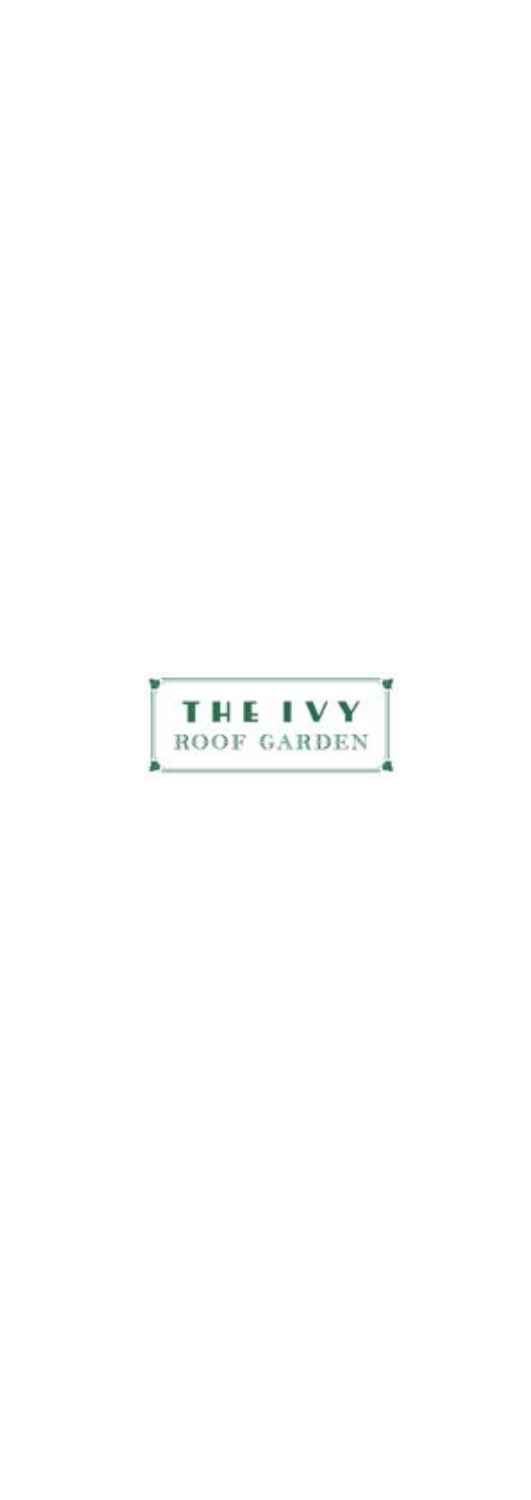

## **COCKTAILS**

| <b>Blood Orange Margarita coupe</b><br>A twist on a classic Margarita with Olmeca Altos Plata Tequila,<br>Cointreau, blood orange syrup, lime and orange juice                                                 | 10.95 |
|----------------------------------------------------------------------------------------------------------------------------------------------------------------------------------------------------------------|-------|
| <b>Salted Caramel Espresso Martini coupe</b><br>A classic Espresso Martini made with Wyborowa Vodka,<br>Bepi Tosolini Expre Coffee Liqueur and freshly pulled<br>espresso, sweetened with salted caramel syrup | 10.95 |
| <b>Manchester Club</b> coupe<br>Manchester Blackberry Gin, Briottet Crème de Cassis, malic acid,<br>lemon juice, sugar, egg white                                                                              | 11.00 |
| Passion Fruit Bellini flute<br>Vanilla vodka, passion fruit, Passoa and lime juice,<br>topped with Prosecco                                                                                                    | 10.25 |
| Pineapple Daiquiri coupe<br>Plantation Pineapple Rum, lime, coconut,<br>& Wray & Nephew Overproof Rum                                                                                                          | 10.75 |
| <b>Normandi X Cognac</b> rocks<br>Courvoisier VSOP Stirred down with Double Jus, Lemon Bitters,<br>Angustora Bitters & Sugar Syrup                                                                             | 14.75 |
| French Garden 75 flute<br>Hendrick's Gin, St. Germain Elderflower Liqueur, sugar, lime,<br>cucumber & The Ivy Collection Champagne                                                                             | 12.25 |
| Sir A. hi-ball<br>Chivas 12, Housemade Heather honey and bordeaux<br>cordial topped with ginger ale                                                                                                            | 10.25 |
| Peach Negroni rocks<br>Four Pillars Bloody Shiraz Gin, Campari<br>& RinQuinQuin Peach Liqueur                                                                                                                  | 9.95  |

### SPECIALITY GIN & TONICS

| <b>Blood Orange G&amp;T</b><br>Malfy Arancia Blood Orange Gin, Aperol and sliced orange,<br>topped with Fever-Tree Aromatic Tonic                                                                                                                   | 10.75 |
|-----------------------------------------------------------------------------------------------------------------------------------------------------------------------------------------------------------------------------------------------------|-------|
| <b>Black Forest G&amp;T</b><br>Monkey 47 Schwarzwald Dry Gin and Bombay Bramble Gin<br>with forest berries, a twist of lemon zest & finished with<br>Fever-Tree Mediterranean Tonic                                                                 | 12.95 |
| <b>Rhubarb &amp; Raspberry G&amp;G</b><br>Slingsby Rhubarb Gin, Chambord & Lemon topped<br>with Fever Tree Ginger Ale                                                                                                                               | 11.50 |
| <b>Hemingway G&amp;T</b><br>Flavours inspired by a classic Hemingway Daiquiri cocktail<br>using Plymouth Gin, Pampelle Ruby Grapefruit Aperitif and<br>Fever-Tree Indian Tonic. Finished with a slice of pink grapefruit<br>and a maraschino cherry | 10.25 |
| <b>Pink G&amp;T</b><br>Beefeater Pink Gin, fresh strawberries and<br>fresh mint, with Fever-Tree Elderflower Tonic                                                                                                                                  | 10.50 |
| Apple Blossom G&T<br>Served with Ramsbury Single Estate Gin from the heart of Wiltshire,<br>30/40 Double Jus Apple Cider Liqueur and Fever-Tree Naturally Light<br>Tonic Water and finished with apple & lime                                       | 10.95 |

*Wines served at 175ml (125ml on request). Spirits served at 50ml (25ml on request). Champagne and Traditional method 125ml.*

Please always inform your server of any allergies or intolerances before placing your order.<br>
Not all ingredients are listed on the menu and we cannot guarantee the total absence of<br>
allergens. Detailed information on the



| Strawberry & Vanilla Soda<br>A blend of strawberry, fruits and vanilla with soda                                                                          | 6.50 |
|-----------------------------------------------------------------------------------------------------------------------------------------------------------|------|
| <b>Movie Star Martini</b><br>Pineapple Juice, lime juice, fresh passion fruit, passion<br>fruit syrup and a shot of Fever-Tree White Grape & Apricot Soda | 6.50 |

## BEER & CIDER

| The Ivy Craft Lager, Scotland, 4.4% abv, 330ml                                   | 5.95 |
|----------------------------------------------------------------------------------|------|
| Brewed for The Ivy by Harviestoun Brewery, a crisp<br>and refreshing craft lager |      |
| Aspall Cyder, Suffolk, England, 5.5% abv, 330ml                                  |      |
| Thirst quenching, fruity, dry and sparkling                                      | 5.95 |

#### SPARKLING

|                                                 | 125ml |
|-------------------------------------------------|-------|
| Prosecco, Bisol, Jeio, Veneto, Italy            | 8.50  |
| The Ivy Collection Champagne, Champagne, France | 11.75 |

### **WHITE**

*175ml* 

*175ml* 

|                                       | 1 təmi |
|---------------------------------------|--------|
| Pinot Grigio, Riff, Alto Adige, Italy | 8.00   |
| Sauvignon Blanc, Craggy Range,        | 10.25  |
| Martinborough, New Zealand            |        |

#### ROSÉ

|                                                                  | 175ml |
|------------------------------------------------------------------|-------|
| Lierre Rosé, Carinena, Spain                                     | 6.50  |
| Lady A, Chateau La Coste,<br>Vin de Pays de Mediterranee, France | 12.75 |

## RED

| Côtes du Rhône, Alain Jaume, Haut de Brun, Rhone, France | 9.00  |
|----------------------------------------------------------|-------|
| Malbec, Catena, Vista Flores, Mendoza, Argentina         | 10.95 |



*Wines served at 175ml (125ml on request). Spirits served at 50ml (25ml on request). Champagne and Traditional method 125ml.*

Please always inform your server of any allergies or intolerances before placing your order.<br>Not all ingredients are listed on the menu and we cannot guarantee the total absence of<br>allergens. Detailed information on the fo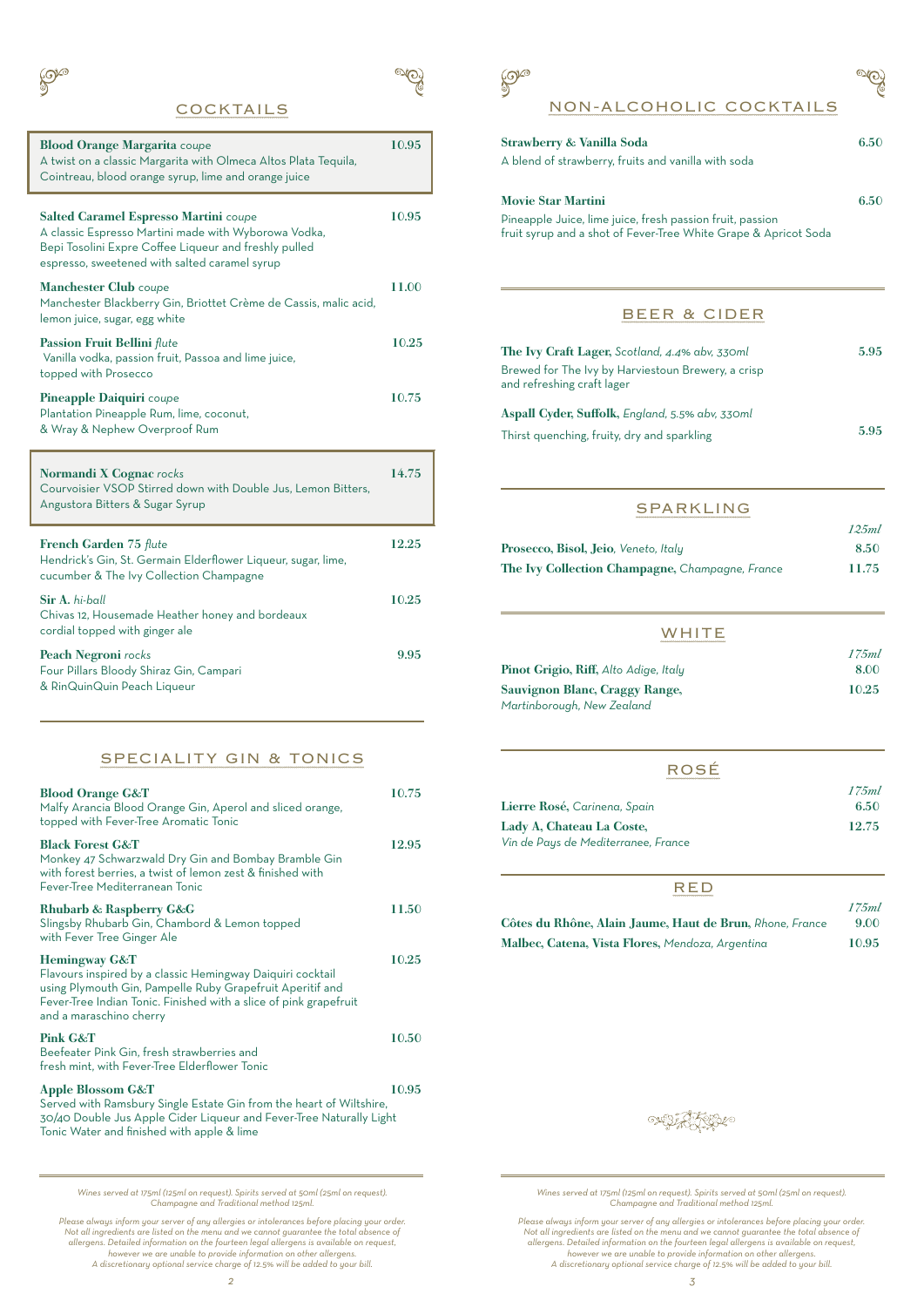| <b>JUNO</b>                                                               | $\mathbb{R}$ |
|---------------------------------------------------------------------------|--------------|
| GIN                                                                       |              |
| Manchester Signature, Manchester<br>Perfect with Fever-Tree Light         | 9.00         |
| Manchester Wild Spirit Manchester<br>Perfect with Fever-Tree Elderflower  | 9.50         |
| Manchester Overboard, Manchester<br>Perfect with Fever-Tree Indian        | 11.50        |
| Manchester Blackberry, Manchester<br>Perfect with Fever-Tree Ginger Ale   | 9.50         |
| Silent Pool, Albury, Guildford<br>Perfect with Fever-Tree Elderflower     | 9.00         |
| Sipsmith Orange & Cacao, London<br>Perfect with Fever-Tree Light          | 9.00         |
| Botanist Isle of Islay, Scotland<br>Perfect with Fever-Tree Mediterranean | 8.50         |
| <b>Caorunn</b> Cromdale, Scotland<br>Perfect with Fever-Tree Indian       | 8.75         |
| <b>G'Vine Floraison, France</b><br>Perfect with Fever-Tree Mediterranean  | 8.75         |
| <b>G'Vine Nouaison, France</b><br>Perfect with Fever-Tree Indian          | 8.75         |
| <b>Audemus Pink Pepper, France</b><br>Perfect with Fever-Tree Aromatic    | 12.00        |
| Elephant, Germany<br>Perfect with Fever-Tree Light                        | 10.50        |
| Gin Mare, Spain<br>Perfect with Fever Tree Mediterranean                  | 10.00        |
| Roku, Japan<br>Perfect with Fever-Tree Mediterranean                      | 8.50         |
| Ki No Bi, Japan<br>Perfect with Fever-Tree Aromatic                       | 12.50        |



# SINGLE MALT SCOTCH

| Oban 14                        | 12.00 |
|--------------------------------|-------|
| Laphroaig 10                   | 12.50 |
| <b>Macallan Triple Cask 12</b> | 18.50 |
| Talisker 10                    | 13.00 |
| Aberlour A'Bunadh              | 20.00 |
|                                |       |

## BLENDED SCOTCH WHISKY

| <b>The Naked Grouse</b>                    | 8.50  |
|--------------------------------------------|-------|
| <b>Compass Box Great King Street Blend</b> | 11.50 |
| Chivas Regal 18                            | 12.50 |
| <b>Chivas Mizunara</b>                     | 13.00 |
| Johnnie Walker Blue Label                  | 35.00 |

## BOURBON & AMERICAN WHISKEY

| 9.00  |
|-------|
| 9.00  |
| 9.50  |
| 10.50 |
| 20.00 |
|       |

# TEQUILA | MEZCAL PISCO | CACHACA

| <b>Velho Barreiro Cachaca</b>   | 8.00  |
|---------------------------------|-------|
| <b>Cazcabel Honey Tequila</b>   | 8.50  |
| <b>Cazcabel Coconut Tequila</b> | 8.50  |
| <b>Cazcabel Coffee Tequila</b>  | 9.00  |
| <b>Mezcal Verde</b>             | 9.75  |
| <b>Patron Silver</b>            | 13.50 |
| Patron Reposado                 | 14.00 |
| Patron Añejo                    | 15.00 |
| Avión Reserva Extra Añejo 44    | 30.00 |

en parti forma



*Wines served at 175ml (125ml on request). Spirits served at 50ml (25ml on request). Champagne and Traditional method 125ml.*

*Please always inform your server of any allergies or intolerances before placing your order. Not all ingredients are listed on the menu and we cannot guarantee the total absence of*  allergens. Detailed information on the fourteen legal allergens is available on request,<br>however we are unable to provide information on other allergens.<br>A discretionary optional service charge of 12.5% will be added to yo

*Wines served at 175ml (125ml on request). Spirits served at 50ml (25ml on request). Champagne and Traditional method 125ml.*

Please always inform your server of any allergies or intolerances before placing your order.<br>
Not all ingredients are listed on the menu and we cannot guarantee the total absence of<br>
allergens. Detailed information on the